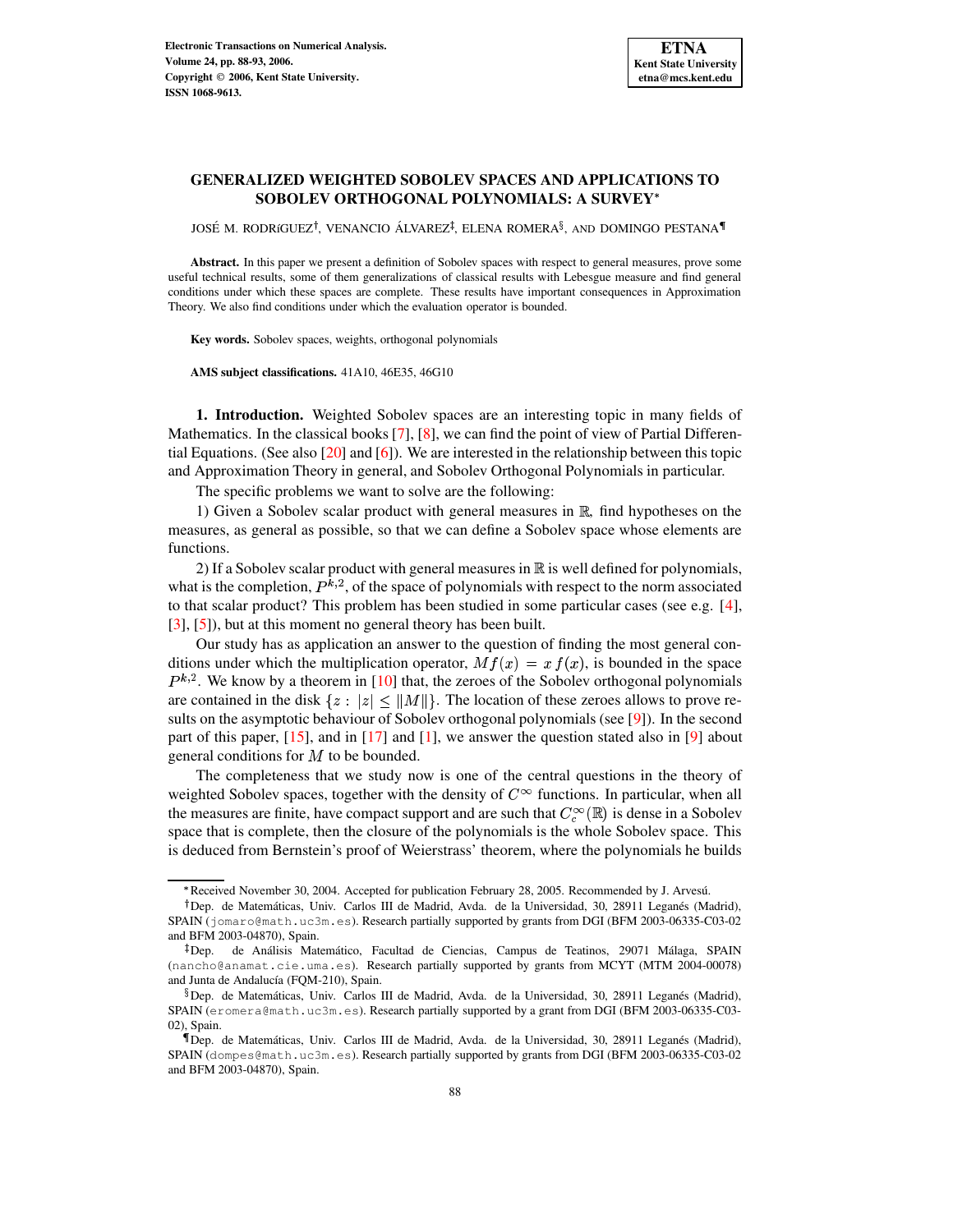## GENERALIZED WEIGHTED SOBOLEV SPACES 89

approximate uniformly up to the k-th derivative any function in  $C^k([a, b])$  (see e.g. [\[2\]](#page-5-12), p.113).

In the paper we also prove some inequalities which generalize classical results about Sobolev spaces with respect to Lebesgue measure (see Theorem [3.2\)](#page-2-0).

What we present here is an abridged version of the paper  $[14]$ , where the complete proofs of the results may be found, together with the corresponding lemmas and related results.

In the first part of the article we obtain a good definition of Sobolev space with respect to very general measures. We allow the measures to be almost independent of each other. The main result that we present in the paper is Theorem [3.1.](#page-2-1) It states very general conditions on the measures under which this Sobolev space is complete.

**2. Definitions and previous results.** The main concepts that we need to understand the statement of our results are contained in the following definitions. The first one is a class of weights that will be the absolutely continuous part of our measures.

DEFINITION 2.1. We say that a weight w belongs to  $B_p(J)$ , if and only if,

$$
w^{-1} \in L_{loc}^{1/(p-1)}(J)
$$
, for  $1 \le p < \infty$ ,  
\n $w^{-1} \in L_{loc}^{1}(J)$ , for  $p = \infty$ .

This class contains the classical  $A_p$  weights appearing in Harmonic Analysis, but is larger. We consider vectorial measures  $\mu = (\mu_0, \dots, \mu_k)$  in the definition of our Sobolev space and make for each one the decomposition  $d\mu_j = d(\mu_j)_s + w_j dx$ , where  $(\mu_j)_s$  is singular with respect to the Lebesgue measure and  $w_j$  is a Lebesgue measurable function.

DEFINITION 2.2. Let us consider  $1 \leq p \leq \infty$  and a vectorial measure  $\mu = (\mu_0, \dots, \mu_k)$ . *For*  $0 \leq j \leq k$ *, we define the open set* 

 $\Omega_j := \{x \in \mathbb{R} \; : \; \exists \text{ an open neighbourhood } V \text{ of } x \text{ with } w_j \in B_p(V) \}$ .

Observe that we always have  $w_j \in B_p(\Omega_j)$ , for any  $0 \leq j \leq k$ . In fact,  $\Omega_j$  is the largest open set U with  $w_j \in B_p(U)$ . Obviously,  $\Omega_j$  depends on p and  $\mu$ , although p and  $\mu$ do not appear explicitly in the symbol  $\Omega_j$ . It is easy to check that if  $f^{(j)} \in L^p(\Omega_j, w_j)$  with  $0 \le j \le k$ , then,  $f^{(j)} \in L^1_{loc}(\Omega_j)$ , and therefore  $f^{(j-1)} \in AC_{loc}(\Omega_j)$  if  $1 \le j \le k$ . The notation  $AC_{loc}$  refers to the class of locally absolutely continuous functions.

We denote by  $\Omega^{(j)}$  the set of "good" points at the level j for the vectorial weight  $(w_0,\ldots,w_j)$  $w_k$ ). These are in essence the points x for which there exists a weight  $w_i$  with  $j \lt i \leq k$  that is, in a neighbourhood of x, in the class  $B_p$ .

Let us present now the class of measures that we use and the definition of Sobolev space.

DEFINITION 2.3. We say that the vectorial measure  $\mu = (\mu_0, \dots, \mu_k)$  is p-admissible if  $(\mu_j)_s(\mathbb{R} \setminus \Omega^{(j)}) = 0$ , for  $1 \leq j < k$ , and  $(\mu_k)_s \equiv 0$ .

# **Remarks.**

**1.** The hypothesis of p-admissibility is natural. It would not be reasonable to consider Dirac deltas in  $\mu_i$  in the points where  $f^{(j)}$  is not continuous.

**2.** Observe that there is not any restriction on supp $(\mu_0)_s$ .

**3.** Every absolutely continuous measure is  $p$ -admissible.

DEFINITION 2.4. Let us consider  $1 \leq p \leq \infty$ , an open set  $\Omega \subseteq \mathbb{R}$  and a p-admissible *vectorial measure*  $\mu = (\mu_0, \ldots, \mu_k)$  *in*  $\Omega$ . We define the Sobolev space  $W^{k,p}(\Omega, \mu)$  as the *space of equivalence classes of*

$$
V^{k,p}(\overline{\Omega},\mu) := \left\{ f : \overline{\Omega} \to \mathbb{C} \ / \ f^{(j)} \in AC_{loc}(\Omega^{(j)}) \text{ for } j = 0, 1, \ldots, k-1 \text{ and} \right\}
$$

$$
\|f^{(j)}\|_{L^p(\overline{\Omega},\mu_j)} < \infty \text{ for } j = 0, 1, \ldots, k \right\},\
$$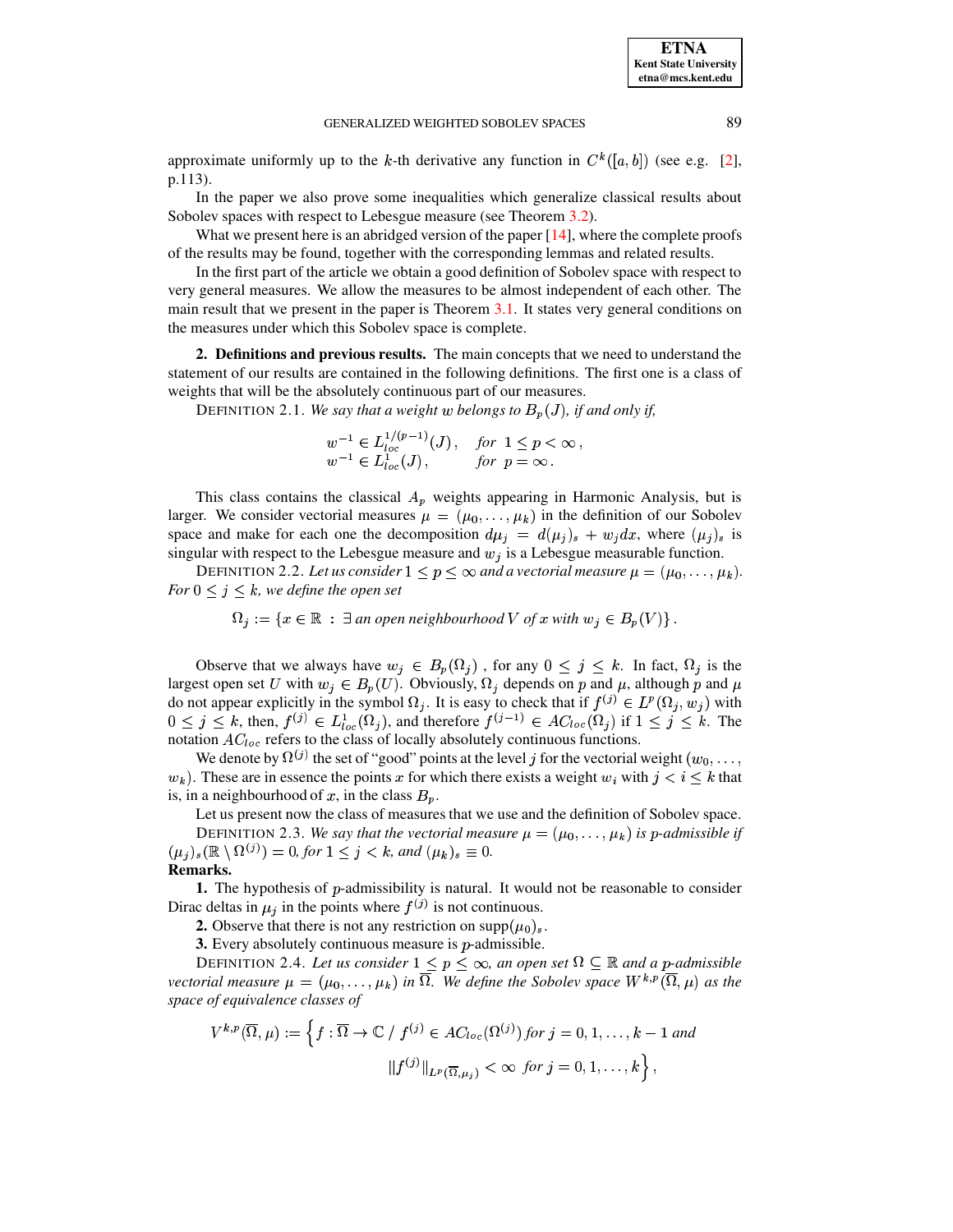### J.M. RODRÍGUEZ, V. ALVAREZ, E. ROMERA, AND D. PESTANA

with respect to the seminorms

$$
||f||_{W^{k,p}(\overline{\Omega},\mu)} := \left(\sum_{j=0}^k ||f^{(j)}||^p_{L^p(\overline{\Omega},\mu_j)}\right)^{1/p}, \quad \text{for } 1 \le p < \infty,
$$

$$
||f||_{W^{k,\infty}(\overline{\Omega},\mu)} := \max_{0 \le j \le k} ||f^{(j)}||_{L^{\infty}(\overline{\Omega},\mu_j)}.
$$

Here

$$
||g||_{L^{\infty}(\Omega,\mu_j)} := \max \left\{ \exp_{x \in \Omega} |g(x)w_j(x)|, \sup_{x \in \text{supp}(\mu_j)_s} |g(x)| \right\}
$$

where ess sup refers to Lebesgue measure, and we assume the usual convention sup  $\emptyset = -\infty$ .

Before we state our theorems, let us recall a classical result that will be generalized in our Theorem 3.2.

Muckenhoupt inequality. ([12], [11]) Let us consider,  $1 \le p < \infty$  and  $\mu_0, \mu_1$  measures in  $(a, b]$  with  $w_1 := d\mu_1/dx$ . Then there exists a positive constant c such that

$$
\left\| \int_x^b g(t) dt \right\|_{L^p((a,b],\mu_0)} \leq c \, \|g\|_{L^p((a,b],\mu_1)}
$$

for any measurable function  $q$  in  $(a, b]$ , if and only if

$$
\Lambda_p(\mu_0, \mu_1) := \sup_{a < r < b} \mu_0((a, r]) \|w_1^{-1}\|_{L^{1/(p-1)}([r, b))} < \infty
$$

3. Completeness of the Sobolev spaces. And now, here is our main theorem in the paper. In it and in Theorem 3.2 we consider special classes that we call  $\mathcal C$  and  $\mathcal C_0$ . The conditions  $(\overline{\Omega}, \mu) \in C_0$  and  $(\overline{\Omega}, \mu) \in C$  are not very restrictive. The first one consists, roughly speaking, in considering measures  $\mu$  such that  $||\cdot||_{W^{k,p}(M_n,\mu)}$  is a norm for some sequence of compact sets  $\{M_n\}$  growing to  $\Omega$ . As to the class C, it is a slight modification of  $\mathcal{C}_0$ , in which we consider measures  $\mu = (\mu_0, \dots, \mu_k)$  such that by adding a minimal amount of deltas to  $\mu_0$  we obtain a measure in the class  $C_0$ .

<span id="page-2-1"></span>THEOREM 3.1. Let us consider  $1 \le p \le \infty$ , an open set  $\Omega \subseteq \mathbb{R}$  and a p-admissible vectorial measure  $\mu = (\mu_0, \dots, \mu_k)$  in  $\overline{\Omega}$  with  $(\overline{\Omega}, \mu) \in \mathcal{C}$ . Then the Sobolev space  $W^{k,p}(\overline{\Omega}, \mu)$ is complete.

The main ingredient of the proof of this result is Theorem 3.2. It allows us to control the  $L^{\infty}$  norm (in appropriate sets) of a function and its derivatives in terms of its Sobolev norm. It is also useful by its applications in the papers [15], [16], [17], [18], [1], [19] and  $[13]$ . Furthermore, it is important by itself, since it answers to the following main question: when the evaluation functional of f (or  $f^{(j)}$ ) in a point is a bounded operator in  $W^{k,p}(\overline{\Omega},\mu)$ ?

<span id="page-2-0"></span>THEOREM 3.2. Let us consider  $1 \le p \le \infty$ , an open set  $\Omega \subseteq \mathbb{R}$  and a p-admissible vectorial measure  $\mu$  in  $\overline{\Omega}$ . If  $K_j$  is a finite union of compact intervals contained in  $\Omega^{(j)}$ , for  $0 \leq j \leq k$ , then:

(a) If  $(\overline{\Omega}, \mu) \in C_0$  there exists a positive constant  $c_1 = c_1(K_0, \ldots, K_{k-1})$  such that

$$
c_1 \sum_{j=0}^{k-1} \|g^{(j)}\|_{L^{\infty}(K_j)} \le \|g\|_{W^{k,p}(\overline{\Omega},\mu)},
$$

for all  $q \in V^{k,p}(\overline{\Omega},\mu)$ .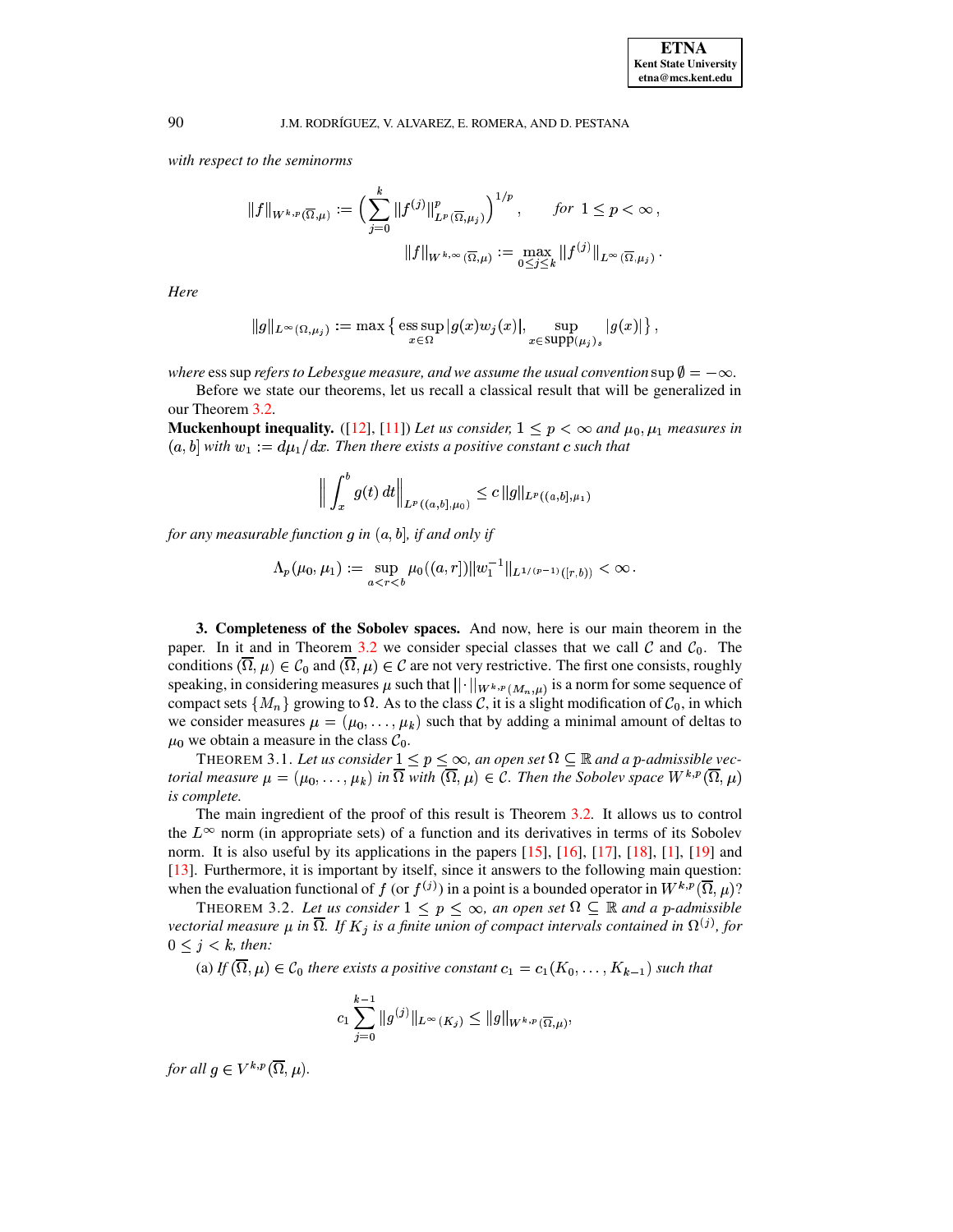| <b>ETNA</b>                  |
|------------------------------|
| <b>Kent State University</b> |
| etna@mcs.kent.edu            |

#### GENERALIZED WEIGHTED SOBOLEV SPACES

(b) If  $(\overline{\Omega}, \mu) \in \mathcal{C}$  there exists a positive constant  $c_2 = c_2(K_0, \ldots, K_{k-1})$  such that for every  $g \in V^{k,p}(\overline{\Omega},\mu)$ , there exists  $g_0 \in V^{k,p}(\overline{\Omega},\mu)$ , independent of  $K_0,\ldots,K_{k-1}$  and  $c_2$ , with

$$
\|g_0-g\|_{W^{k,p}(\overline{\Omega},\mu)}=0\,,
$$

$$
c_2 \sum_{j=0}^{k-1} \|g_0^{(j)}\|_{L^\infty(K_j)} \le \|g_0\|_{W^{k,p}(\overline{\Omega},\mu)} = \|g\|_{W^{k,p}(\overline{\Omega},\mu)}.
$$

Furthermore, if  $g_0$ ,  $f_0$  are these representatives of  $g$ ,  $f$  respectively, we have for the same  $constant c<sub>2</sub>$ 

$$
c_2\sum_{j=0}^{k-1}||g_0^{(j)}-f_0^{(j)}||_{L^{\infty}(K_j)}\leq ||g-f||_{W^{k,p}(\overline{\Omega},\mu)}.
$$

This theorem has the following corollary, that we use in the proof of Theorem  $3.1$ :

<span id="page-3-0"></span>COROLLARY 3.3. Let us consider,  $1 \le p \le \infty$ , an open set  $\Omega \subseteq \mathbb{R}$  and a p-admissible vectorial measure  $\mu$  in  $\overline{\Omega}$ . If  $K_j$  is a finite union of compact intervals contained in  $\Omega^{(j)}$ , for  $0 \leq j < k$ , then:

(a) If  $(\overline{\Omega}, \mu) \in C_0$  there exists a positive constant  $c_1 = c_1(K_0, \ldots, K_{k-1})$  such that,

$$
c_1 \sum_{j=0}^{k-1} \|g^{(j+1)}\|_{L^1(K_j)} \le \|g\|_{W^{k,p}(\overline{\Omega},\mu)}, \qquad \forall g \in V^{k,p}(\overline{\Omega},\mu).
$$

(b) If  $(\overline{\Omega}, \mu) \in \mathcal{C}$  there exists a positive constant  $c_2 = c_2(K_0, \ldots, K_{k-1})$  such that for every  $g \in V^{k,p}(\overline{\Omega},\mu)$ , there exists  $g_0 \in V^{k,p}(\overline{\Omega},\mu)$  (the same function as in Theorem 3.2), with

$$
\|g_0-g\|_{W^{k,p}(\overline{\Omega},\mu)}=0\,,\qquad c_2\sum_{j=0}^{k-1}\|g_0^{(j+1)}\|_{L^1(K_j)}\leq \|g_0\|_{W^{k,p}(\overline{\Omega},\mu)}=\|g\|_{W^{k,p}(\overline{\Omega},\mu)}.
$$

Furthermore, if  $g_0$ ,  $f_0$  are the representatives of  $g$ ,  $f$  respectively, we have for the same constant  $c_2$ 

$$
c_2\sum_{j=0}^{k-1} \|g_0^{(j+1)} - f_0^{(j+1)}\|_{L^1(K_j)} \le \|g - f\|_{W^{k,p}(\overline{\Omega},\mu)}.
$$

As a consequence of theorems 3.2 and 3.1, we can prove the density of the space of polynomials in these Sobolev spaces (see  $[15]$ ,  $[16]$ ,  $[18]$ ,  $[1]$  and  $[19]$ ) and the boundedness of the multiplication operator (see  $[15]$ ,  $[17]$  and  $[1]$ ).

*Proof of Theorem 3.1:* Let  $\{f_n\}$  be a Cauchy sequence in  $W^{k,p}(\overline{\Omega}, \mu)$ . Then, for each  $0 \leq j \leq k$ ,  $\{f_n^{(j)}\}$  is a Cauchy sequence in  $L^p(\overline{\Omega}, \mu_j)$  and it converges to a function  $g_j \in$  $L^p(\overline{\Omega}, \mu_i).$ 

First of all, let us show that  $g_j$  can be extended to a function in  $C(\Omega^{(j)})$  (if  $0 \le j \le k$ ) and in  $L_{loc}^1(\Omega^{(j-1)})$  (if  $0 < j \le k$ ).

91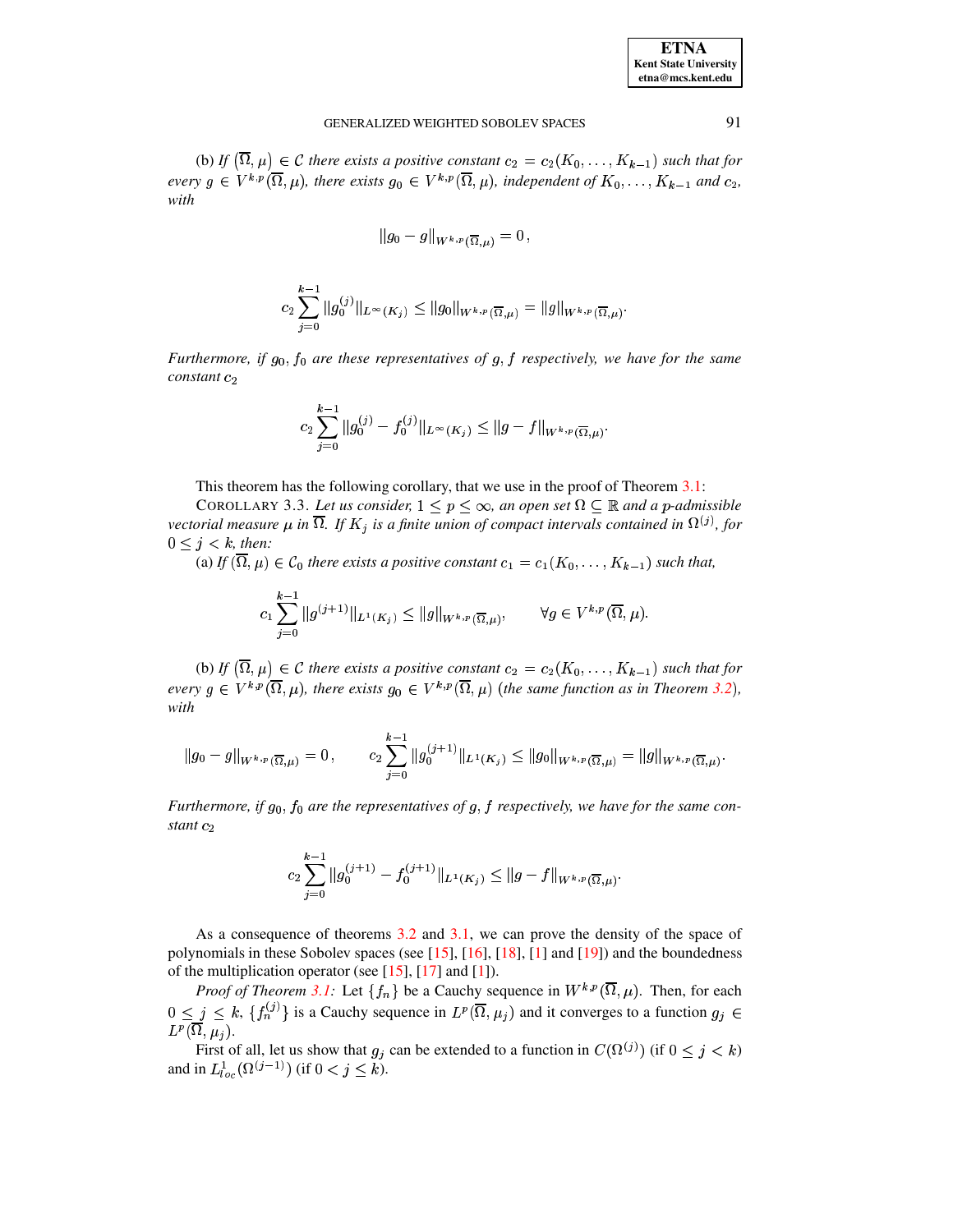

### J.M. RODRÍGUEZ, V. ALVAREZ, E. ROMERA, AND D. PESTANA

If  $0 \le j \le k$ , let us consider any compact interval  $K \subseteq \Omega^{(j)}$ . By part (b) of Theorem 3.2 we know there exists a representative (independent of K) of the class of  $f_n \in W^{k,p}(\overline{\Omega},\mu)$ (which we also denote by  $f_n$ ) and a positive constant c such that for every  $n, m \in \mathbb{N}$ 

$$
c \|f_n^{(j)} - f_m^{(j)}\|_{L^\infty(K)} \leq \sum_{i=0}^k \|f_n^{(i)} - f_m^{(i)}\|_{L^p(\overline{\Omega}, \mu_i)}.
$$

As  $\{f_n^{(j)}\}\subseteq C(K)$ , there exists a function  $h_j\in C(K)$  such that

$$
c \|f_n^{(j)} - h_j\|_{L^\infty(K)} \leq \sum_{i=0}^k \|f_n^{(i)} - g_i\|_{L^p(\overline{\Omega}, \mu_i)}.
$$

Since we can take as K any compact interval contained in  $\Omega^{(j)}$ , we obtain that the function  $h_i$  can be extended to  $\Omega^{(j)}$  and we have in fact  $h_i \in C(\Omega^{(j)})$ . It is obvious that  $g_i = h_i$ in  $\Omega^{(j)}$  (except for at most a set of zero  $\mu_j$ -measure), since  $f_n^{(j)}$  converges to  $g_j$  in the norm of  $L^p(\overline{\Omega}, \mu_j)$  and to  $h_j$  uniformly on each compact interval  $K \subseteq \Omega^{(j)}$ . Therefore we can assume that  $g_i \in C(\Omega^{(j)})$ .

If  $0 \lt j \lt k$ , let us consider any compact interval  $J \subset \Omega^{(j-1)}$ . Now, part (b) of Corollary 3.3 gives

$$
c \|f_n^{(j)} - f_m^{(j)}\|_{L^1(J)} \leq \sum_{i=0}^k \|f_n^{(i)} - f_m^{(i)}\|_{L^p(\overline{\Omega}, \mu_i)}.
$$

As  $\{f_n^{(j)}\}\subseteq L^1(J)$ , there exists a function  $u_j\in L^1(J)$  such that

$$
c \|f_n^{(j)} - u_j\|_{L^1(J)} \leq \sum_{i=0}^k \|f_n^{(i)} - g_i\|_{L^p(\overline{\Omega}, \mu_i)}.
$$

Since we can take as J any compact interval contained in  $\Omega^{(j-1)}$ , we obtain that the function  $u_j$  can be extended to  $\Omega^{(j-1)}$  and we have in fact  $u_j \in L^1_{loc}(\Omega^{(j-1)})$ . It is obvious that  $g_j =$  $u_j$  in  $\Omega^{(j)}$  (except for at most a set of zero Lebesgue measure), since  $f_n^{(j)}$  converges to  $u_j$  in  $L^1_{loc}(\Omega^{(j)})$  and to  $g_j$  locally uniformly in  $\Omega^{(j)}$ . Let us consider a set A which concentrates the mass of  $(\mu_j)_s$ , with  $|A| = 0$ ; we can take  $u_j = g_j$  in A. We only need to show  $u_j = g_j$ in  $\Omega_j \setminus (\Omega^{(j)} \cup A)$  (recall that by hypothesis  $w_j = 0$  in  $\mathbb{R} \setminus \Omega_j$ ), but this is immediate since  $w_j \in B_p(\Omega_j)$  and the convergence in  $L^p(\Omega_j, w_j)$  implies the convergence in  $L^1_{loc}(\Omega_j)$ . Therefore we can assume that  $g_j \in L^1_{loc}(\Omega^{(j-1)})$ .

In fact, we have seen that  $\{f_n^{(j)}\}$  converges to  $g_j$  in  $L_{loc}^{\infty}(\Omega^{(j)})$  (if  $0 \leq j \leq k$ ) and in  $L^1_{loc}(\Omega^{(j-1)})$  (if  $0 < j \leq k$ ).

Let us see now that  $g'_i = g_{i+1}$  in the interior of  $\Omega^{(j)}$  for  $0 \leq j \leq k$ . Let us consider a connected component I of int  $(\Omega^{(j)})$ . Given  $\varphi \in C_c^{\infty}(I)$ , let us consider the convex hull K of supp  $\varphi$ . We have that K is a compact interval contained in  $I \subseteq \Omega^{(j)}$ . The uniform convergence of  $\{f_n^{(j)}\}$  in K and the  $L^1$  convergence of  $\{f_n^{(j+1)}\}$  in K gives that

$$
\int_K \varphi' g_j = \lim_{n \to \infty} \int_K \varphi' f_n^{(j)} = -\lim_{n \to \infty} \int_K \varphi f_n^{(j+1)} = -\int_K \varphi g_{j+1}
$$

Then  $g_{j+1} = g_0^{(j+1)}$  in int  $(\Omega^{(j)})$  and  $g_0^{(j)} \in AC_{loc}(\text{int}(\Omega^{(j)}))$  for  $0 \le j \le k$ . In order to see that  $g_0^{(j)} \in AC_{loc}(\Omega^{(j)})$ , it is enough to recall that  $(g_0^{(j)})' = g_{j+1} \in L^1_{loc}(\Omega^{(j)})$ .